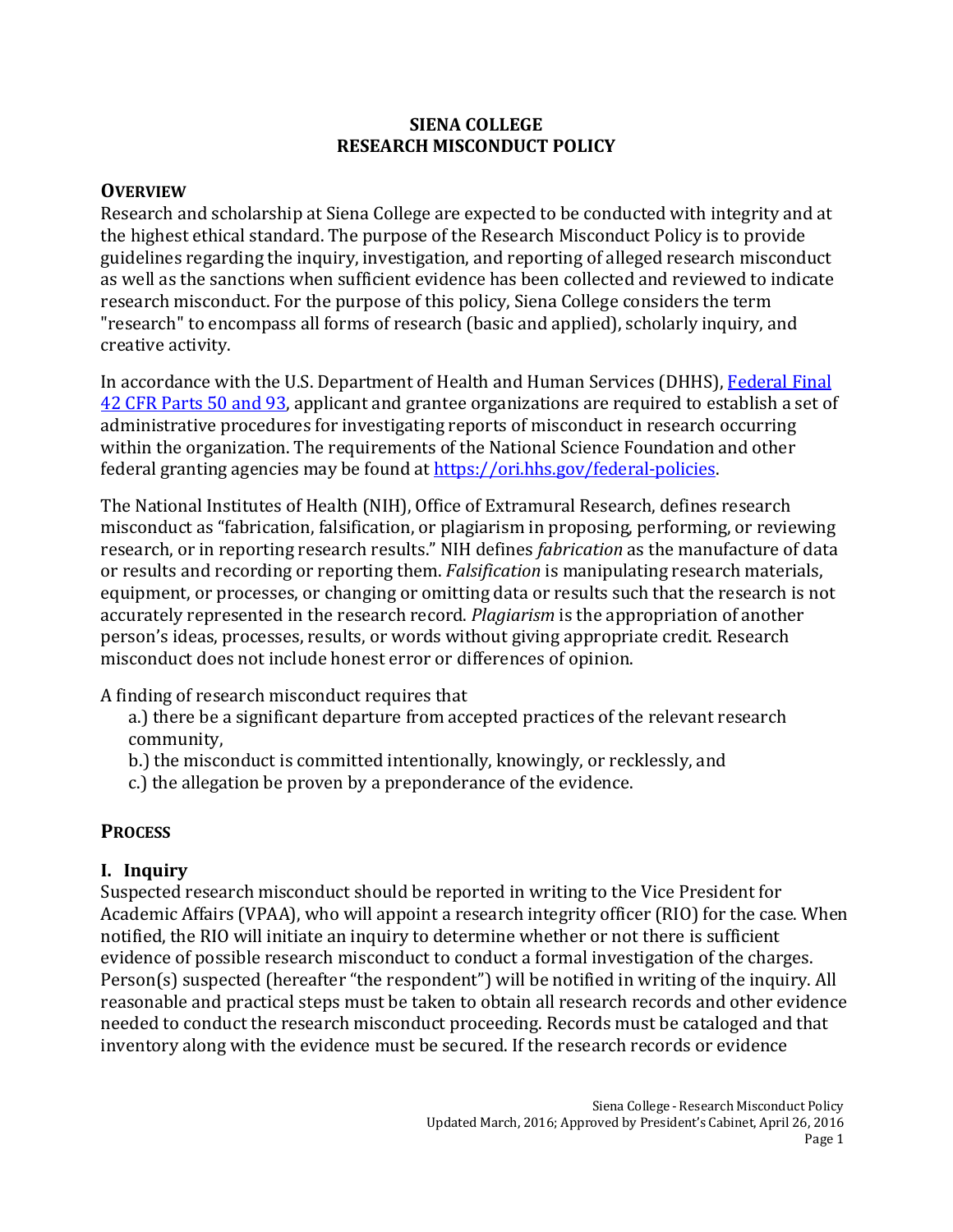encompass scientific instrumentation shared by a number of users, custody may be limited to copies of the data. This is acceptable if those copies are substantially equivalent to the evidentiary value of the instruments.

The inquiry should begin as quickly as possible, and a written report of the findings will be completed within 60 days of receipt of the allegation. If the inquiry takes longer than 60 days to complete, the inquiry record must include documentation of the reasons for exceeding the 60-day period.

The respondent must be notified of the inquiry findings if an investigation is warranted and that notice must include a copy of the inquiry report. The respondent is provided an opportunity to review and comment on the inquiry report. The complainant may be notified whether the inquiry warranted an investigation. Relevant portions of the report can be provided to the complainant.

If the information provided is not sufficient to substantiate the allegation, the inquiry is complete, but all material related to the allegation and inquiry will be maintained as stated below (reporting and record keeping). If there is sufficient preliminary evidence of alleged research misconduct at the conclusion of the inquiry to warrant an investigation, the RIO will inform the VPAA in writing. The VPAA will determine if a formal investigation will be conducted. If the VPAA concludes that a formal investigation is not needed, the inquiry is complete.

# **II. Investigation**

If the VPAA concludes that a formal investigation is justified, the VPAA will notify the respondent in writing of the decision prior to the start of the investigation. The investigation will begin within 30 days of the completion of the inquiry and will be completed, including preparation of the written final report, no later than 120 days after the investigation began. If the investigation cannot be completed in 120 days and involves DHHS funding, the College will ask ORI in writing for an extension.

The investigatory panel will comprise the following members

- a.) the VPAA,
- b.) the appropriate academic dean,
- c.) the department head of respondent,
- d.) one faculty member chosen by the academic dean, and
- e.) one faculty member chosen by the respondent.

The two faculty members should be persons familiar with the alleged research misconduct discipline, but must not be involved in the research or have any other apparent conflict of interest.

Impartiality and objectivity are elemental to the investigation. As such, the investigation will pursue all significant issues and will include the examination of all available documentation including relevant research data and proposals, publication, and correspondence. The investigatory panel is permitted to obtain the advice and testimony of experts, either internally or externally, in the course of the investigation.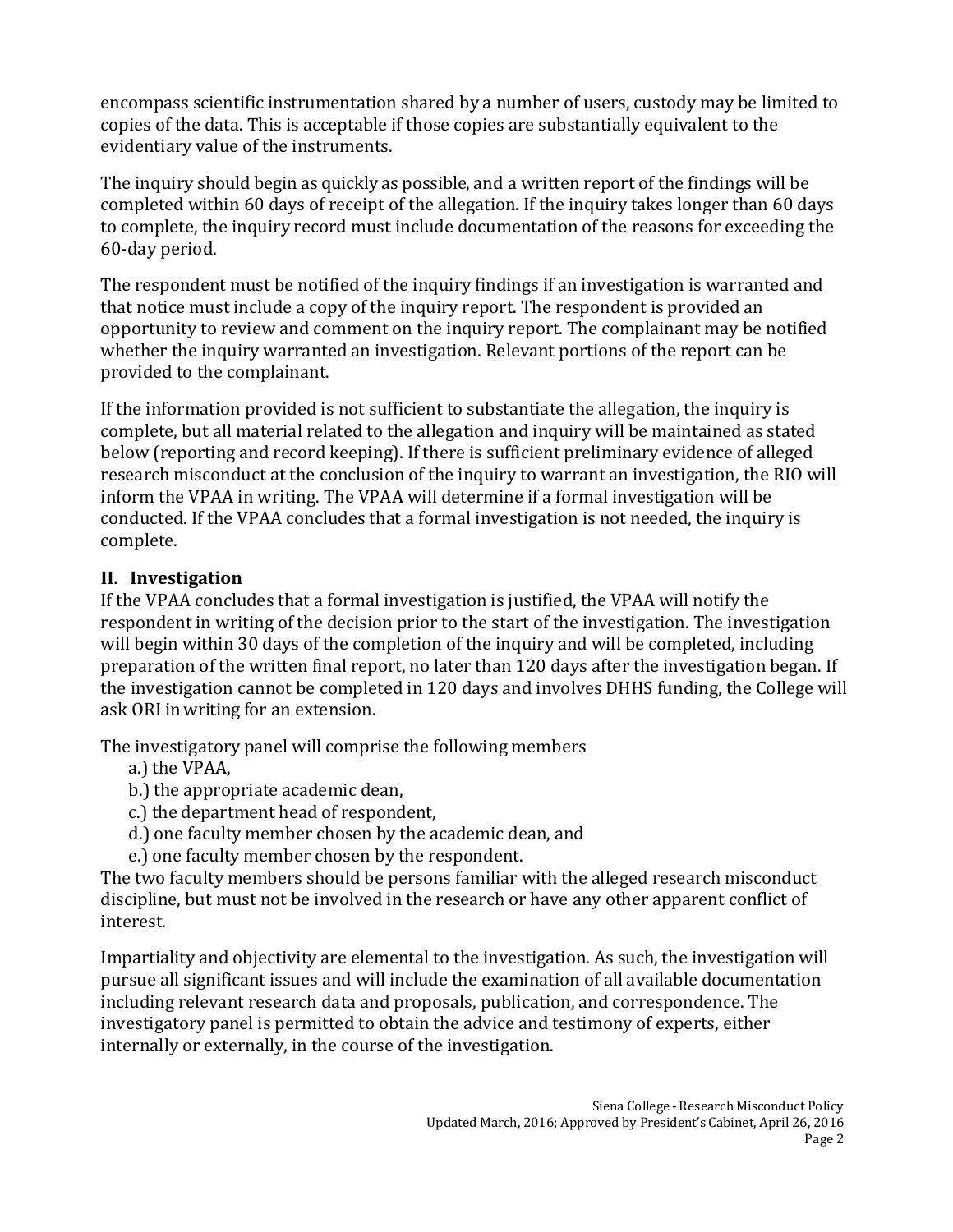# **III. Protections**

Protecting the reputation of those involved is paramount. This pertains to the positions and reputations of persons

- a.) who have in good faith brought forward allegations of scientific misconduct,
- b.) who have provided documentation, testimony, or evidence, and
- c.) against whom allegations of research misconduct have been made but not confirmed.

All inquiries and investigations of allegations of misconduct are confidential to the fullest extent possible. Any person against whom allegations are made must be given the opportunity to review the evidence and respond to the allegations.

### **IV. Sanctions and Appeal**

If there is substantial evidence to support research misconduct, the VPAA will consult with the RIO and the appropriate academic dean to determine what sanction(s) or disciplinary action(s) will be imposed by the College. The VPAA will notify the President of the findings at the conclusion of the investigation. The VPAA will also provide written notification to the respondent and the relevant funding agency (or agencies) as required, and to other associated external entities (e. g., professional societies, journal editors and publishers of journals in which fraudulent research was published, etc.) within 10 days after a judgment of research misconduct has been rendered.

The respondent has the right to appeal the VPAA's decision. The respondent should make this known to the President within 10 days of receipt of the VPAA's written notice. If an appeal is filed, but the investigation judgement is not overturned, the external funding agencies and other associated external entities will be informed of the appeal.

The written report and all associated records pertaining to the investigation will be kept in the investigator's permanent personnel file unless the President grants an appeal. In the case of a successful appeal, the written report and corresponding records will be removed from the respondent's personnel file. A record of the final decision will be secured in a sealed file that will be retained by the VPAA's Office separate from the personnel file.

#### **REPORTING AND RECORD KEEPING**

These reporting requirements are specific to research supported by funding agencies that are part of the PHS. Reporting to other funding agencies is similar, but will comply with their particular [regulations.](https://ori.hhs.gov/federal-policies) Siena College will maintain all records in accordance with the requirements of [42 CFR 93.317\(a\).](http://www.ecfr.gov/cgi-bin/text-idx?SID=d01c0fa9efb4f113871a40f1ed7207ec&mc=true&node=se42.1.93_1317&rgn=div8)

*Inquiry* – on or before the date of the investigation (i.e., within 30 days of the decision to conduct a formal investigation), Siena College will provide the ORI with the written findings and a copy of the inquiry report.

*Investigation* – a written report will be prepared that

- a.) describes the allegations,
- b.) identifies Public Health Service (PHS) support,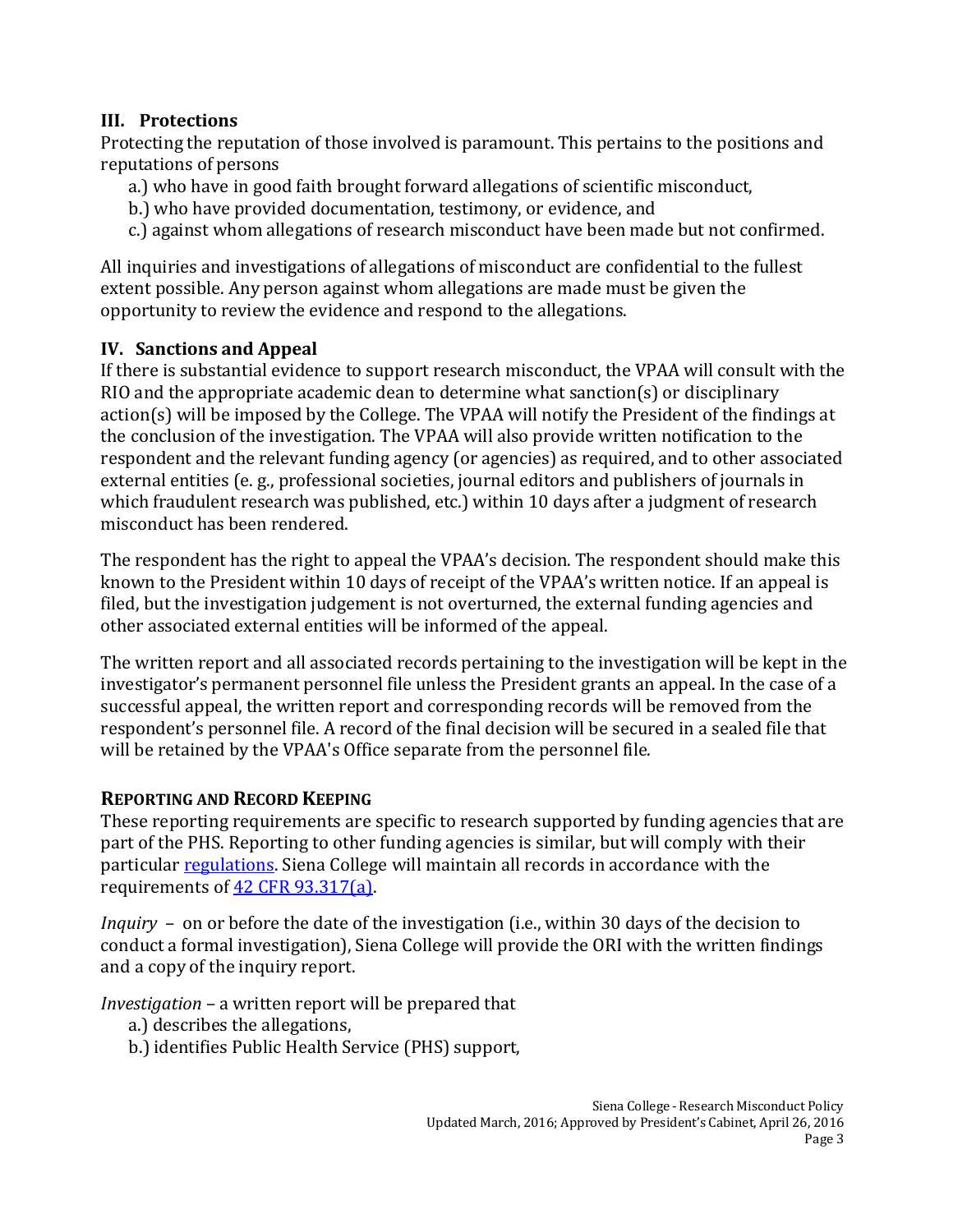- c.) describes the policies and procedures of the inquiry and investigation,
- d.) identifies the source of information used,
- e.) describes the findings and the basis for the findings, and
- f.) includes the respondent rejoinder.

The written report will be compiled by the RIO, and a copy of that report will be submitted to the VPAA and to the appropriate academic dean. As appropriate, the report will be submitted to ORI or the external agency that funded the research under inquiry and/or investigation. When an inquiry into an allegation of scientific misconduct concludes that there is cause for an investigation, the associated funding agency, if applicable, will immediately and automatically be notified of the College's decision to conduct an investigation. If required, findings of inquiry and investigations will also be sent to agencies that have received requests to continue funding and also for pending requests. Additionally, evidence of criminal wrongdoing found during the investigation will be forwarded to the funding agency within 24 hours of discovery. The College will cooperate with the funding agency's inquiries and investigations to the fullest extent possible.

Written reports and all materials related to allegations, inquiries, and investigations must be kept in the VPAA's Office for a period of at least seven (7) years after completion of the inquiries and proceedings.

### **DEFINITIONS**

Complainant. Person(s) that in good faith have made an allegation of research misconduct.

DHHS. U.S. Department of Health and Human Services.

DO. Deciding Officer. At Siena College this is the Vice President for Academic Affairs or her appointee.

Inquiry. Information gathering and initial fact finding to determine whether an allegation or apparent instance of misconduct warrants an investigation.

Investigation. Formal examination and evaluation of all relevant facts to determine if misconduct has occurred.

Misconduct in Research. The fabrication, falsification, plagiarism, or other practices that seriously deviate from those that are commonly accepted within the scientific community for proposing, conducting, or reporting research. It does not include honest error or honest differences in interpretations or judgments of data.

NSF. National Science Foundation.

ORI. Office of Research Integrity. The DHHS secretary has delegated to this office the responsibility for addressing research integrity and misconduct issues related to PHS supported activities.

OSIR. Office of Scientific Integrity Review, a component of the Office of the Assistant Secretary